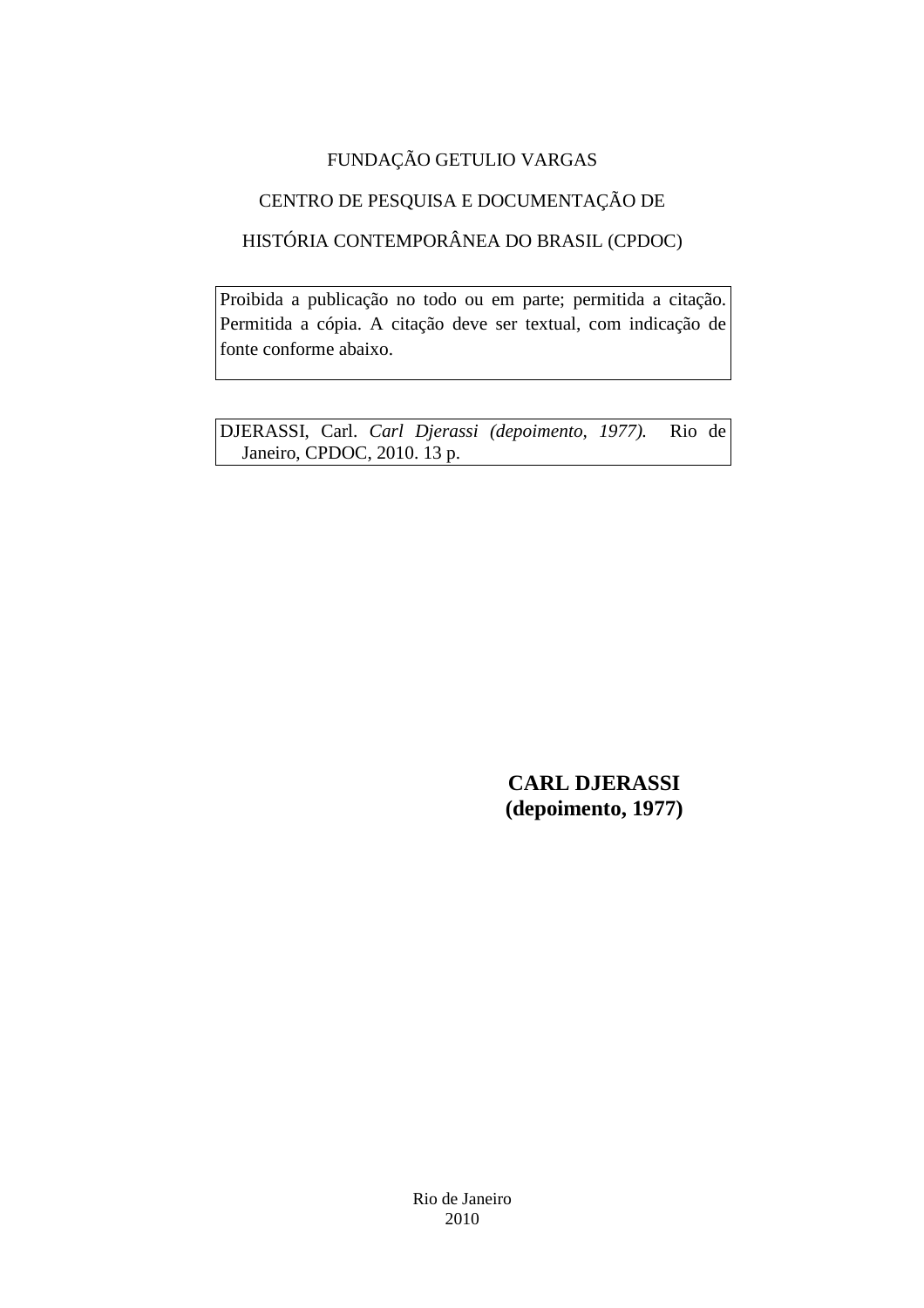#### *Ficha Técnica*

tipo de entrevista: temática entrevistador(es): João Batista de Araújo E Oliveira levantamento de dados: Equipe pesquisa e elaboração do roteiro: Equipe sumário: Equipe técnico de gravação: Clodomir Oliveira Gomes local: Stanford - -- - Eua data: 06/01/1977 duração: 45min fitas cassete: 01 páginas: 13

Entrevista realizada no contexto do projeto "História da ciência no Brasil", desenvolvido entre 1975 e 1978 e coordenado por Simon Schwartzman. O projeto resultou em 77 entrevistas com cientistas brasileiros de várias gerações, sobre sua vida profissional, a natureza da atividade científica, o ambiente científico e cultural no país e a importância e as dificuldades do trabalho científico no Brasil e no mundo. Informações sobre as entrevistas foram publicadas no catálogo "História da ciência no Brasil: acervo de depoimentos / CPDOC." Apresentação de Simon Schwartzman (Rio de Janeiro, Finep, 1984).

A escolha do entrevistado se justificou pela ocupação em cargos relevantes no meio científico internacional. Destacando-se sua trajetória como diretor do Programa de Cooperação Científica da Academia de Ciências dos Estados Unidos com o CNPq, e como professor do Departamento de Química da Universidade de Stanford.

temas: Carl Djerassi, Conselho Nacional de Desenvolvimento Científico e Tecnológico, Empresas Estrangeiras, Estados Unidos, História da Ciência, Importação, Organização das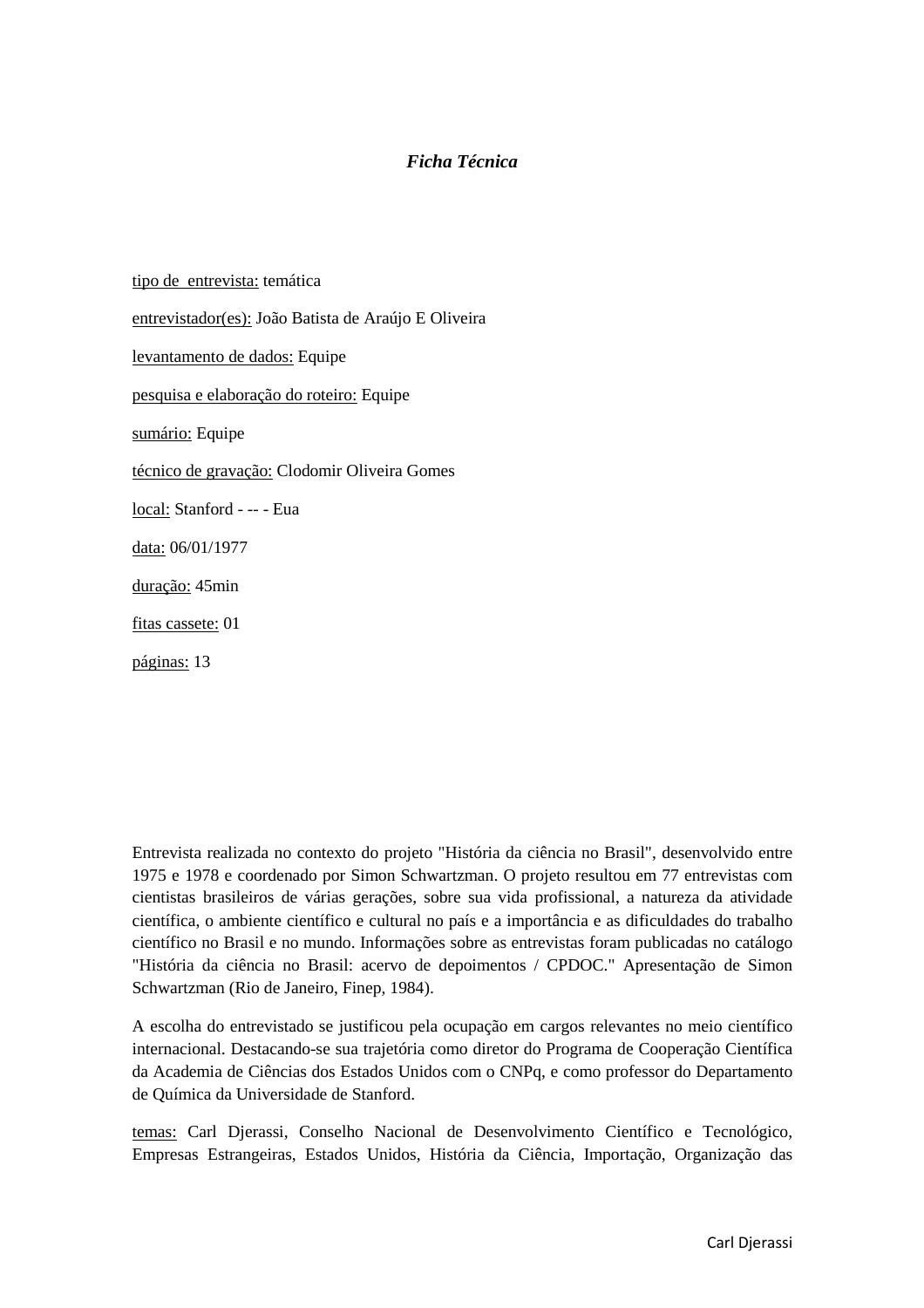Nações Unidas, Pesquisa Científica e Tecnológica, Produtos Químicos, Protesto Político, Química, Rio de Janeiro (estado), Sionismo, São Paulo, Universidade Federal do Rio de Janeiro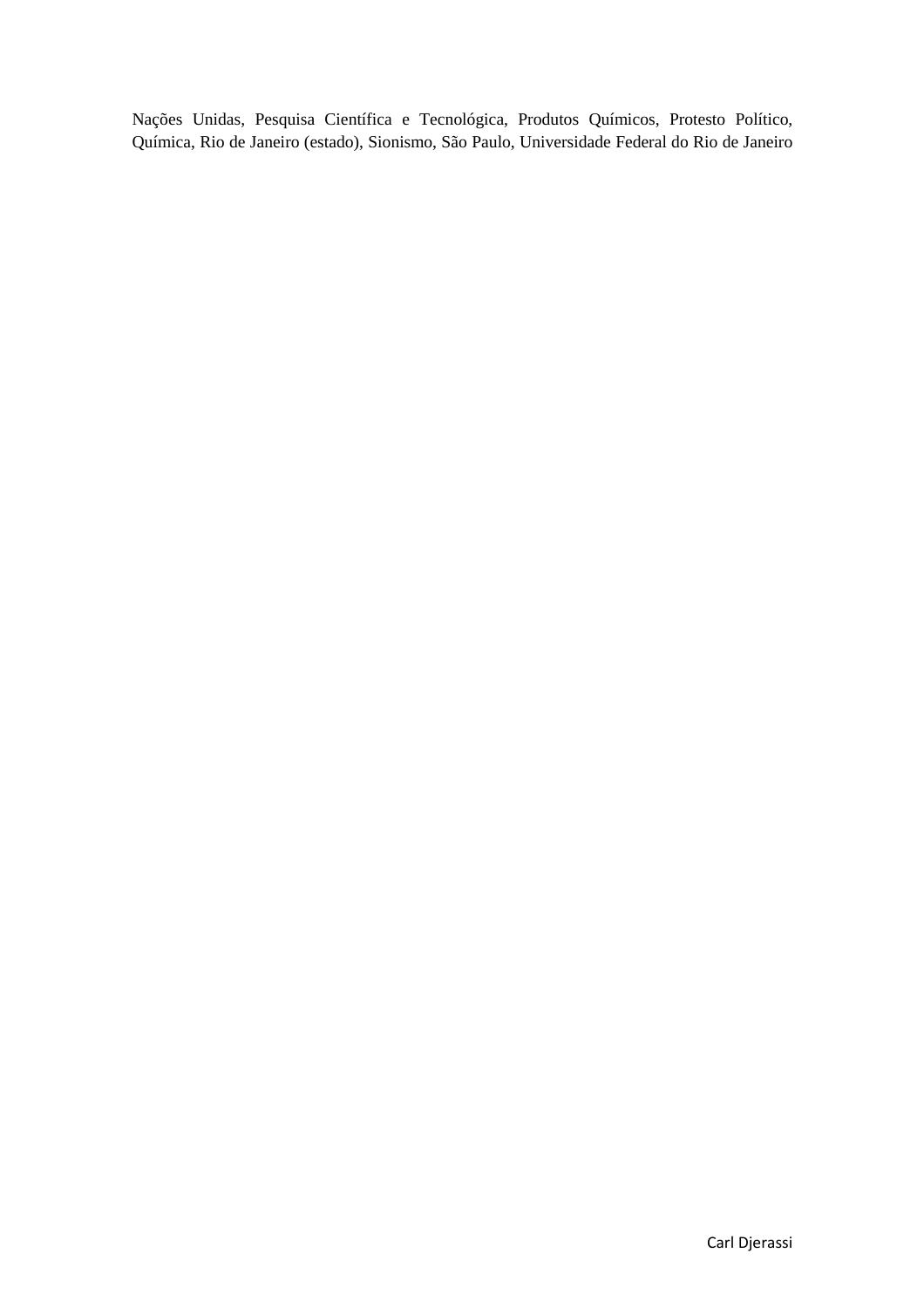#### *Sumário*

As atividades desenvolvidas na Cia. Syntex; o envolvimento com o Brasil: o contato com Walter Mors e o programa de colaboração científica entre a Universidade de Stanford e o Centro de Pesquisa de Produtos Naturais da UFRJ; a vinda de Ben Gilbert e Keith Brown para o Brasil; a participação na Academia de Ciências dos EUA; a experiência como diretor do Programa de Cooperação Científica entre a Academia e o CNPq; os entraves burocráticos à importação de materiais químicos; o sucesso desse programa; a química no Rio de Janeiro e em São Paulo; a renúncia à Academia Brasileira de Ciências em 1976, em protesto contra o posicionamento anti-sionista defendido pelo Brasil na ONU; a área de produtos naturais no Brasil: Otto Gottlieb e Walter Mors.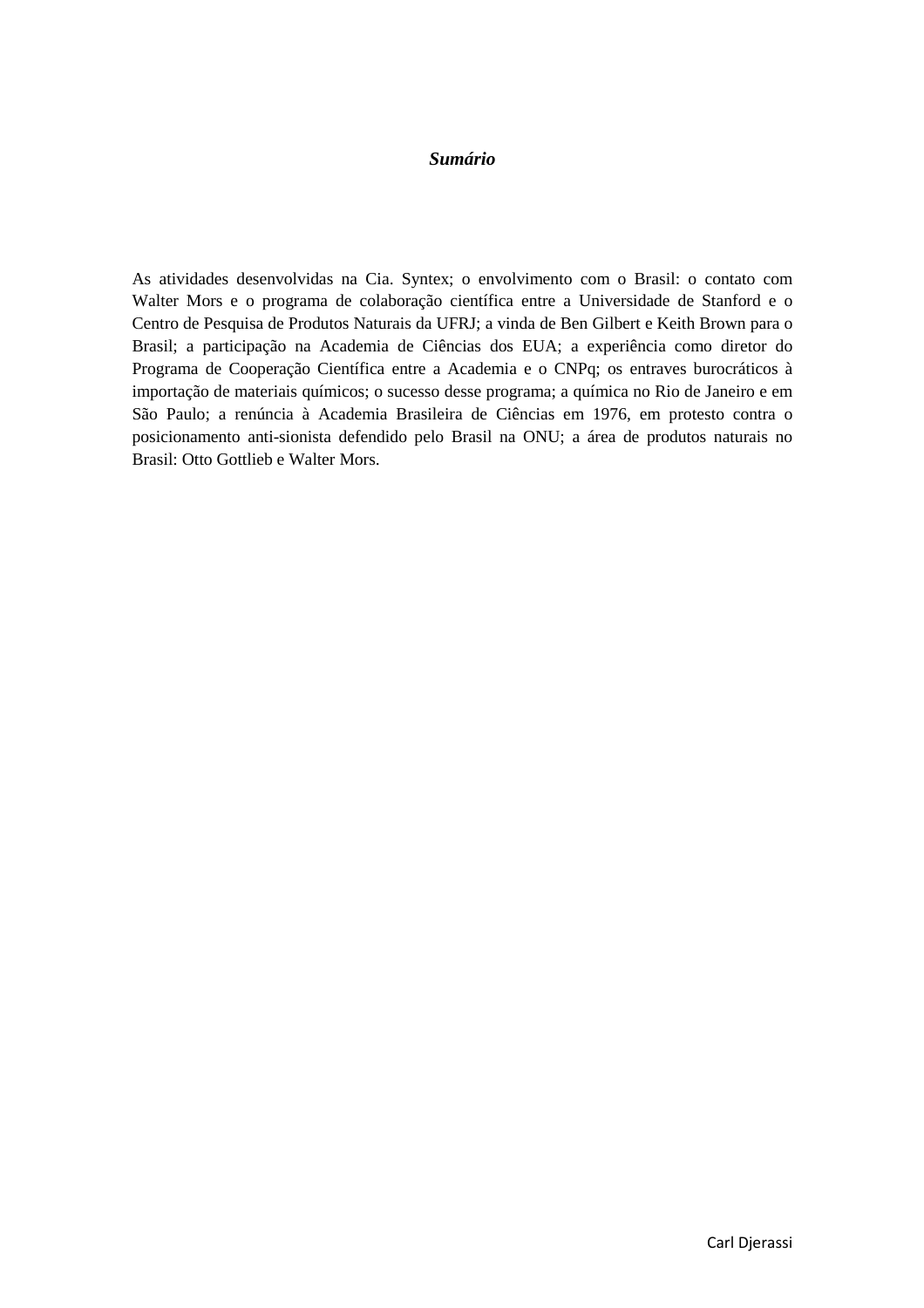### ENTREVISTA COM CARL DJERASSI

6/1/78

Entrevistador pelo GEDEC: João Batista de O1iveira

(revisado por Watter Mors)

Proibida a publicação no todo ou na parte; permitida a citação.

Permitida a cópia Xerox.

A citação deve ser textual, com indicação de fonte.

DJERASSI CARL. CARL DJERASSI (depoimento, 1978). Rio, FGWCPDOC – História Oral, 1985 (História da Ciência – Convênio FINEP/CPDOC).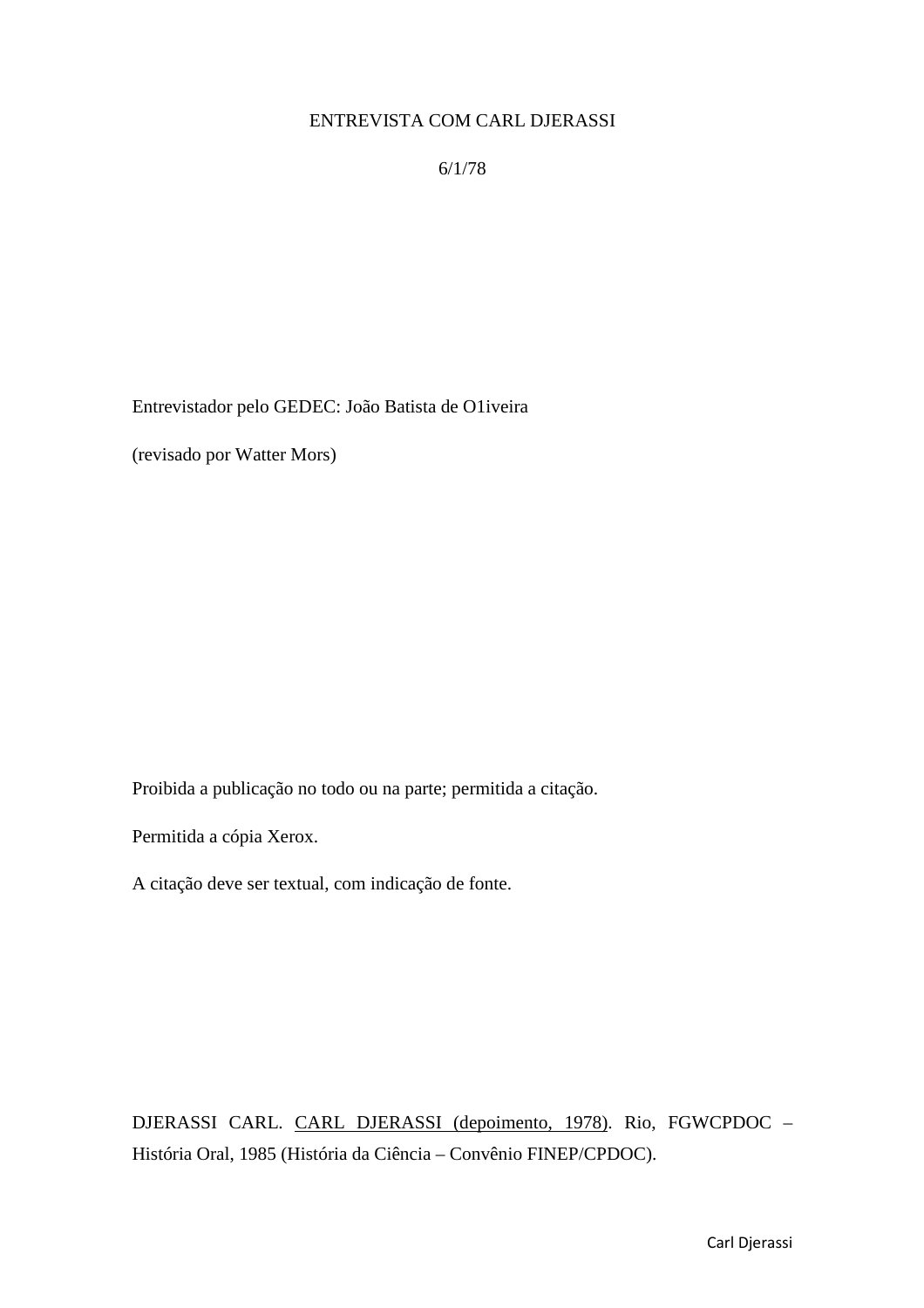GEDEC – First we would like to know about your main professional activities here.

- C.D. I am a professor of organic chemistry at Stanford and also a president of Zoecon Corporation in the Stanford Industrial Park, a company that developed a new method of insect control.
- GEDEC You came from Wayne State University, right?
- C.D. Yes, do you want to go all the way back?
- GEDEC Just the main things.
- C.D. I was with Syntex Company in various positions for over 20 years. I was president of the Syntex Research, which is a research operation in Palo Alto. Before that, I was vice-president of Syntex Research in México. But I was also in an academic position at the same time. I came to Stanford in 1959. I was a professor at Wayne State University from '52 to '59, with some legal in México City. Before that I was with Syntex from '49 to '52. My own involvement with Brazil started in the '50's when Walter Mors was professor at the Instituto de Química Agrícola of the Ministry of Agriculture. Walter Mors spent a year as a Rockefeller fellow with me at Wayne State University. Then we decided on doing some collaborative work which, at that time, was supported by Rockefeller. It was in the same year of the establishment of Rio Centro of Natural Products of Chemistry in Brazil. In that year one of the two post-doctor fellows from my laboratory was working down in Brazil with Walter Mors.

One of the first persons selected was Ben Gilbert, the first to decide actually to stay there. At least half a dozen people who have gone down there wanted to stay but Ben Gilbert and Keith Brown were the only ones who stayed. There were people who spent several years in Belgium, at the University of Brussels, which also established very close ties, and probably would have stayed in Brazil if a position had evolved at the time.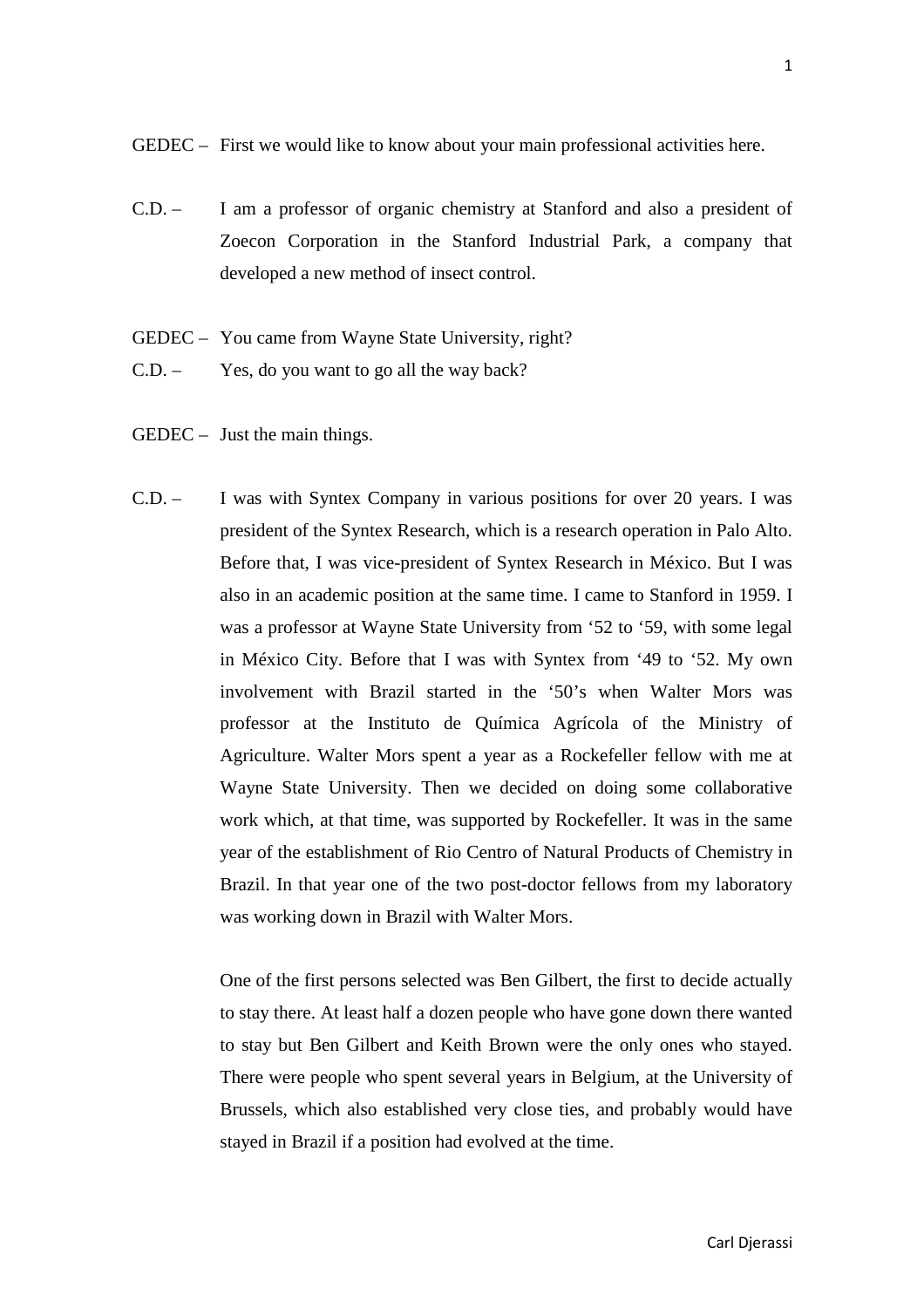C.D. – It started in late 50's, around 1956 I think. What was still missing was a relationship with an academic institution and opportunity to set up the center at the University of Brazil. Professor Lacaz, in Pharmacy, was willing do to something in chemistry. There was no opportunity in chemistry. At that time people bought space and then moved to the University.

> It was shortly after Walter Mote left the Instituto de Química Agrícola and getting involved full time. That's how this whole group established the Natural Products Group at the University.

> In the late 60's I had been very much involved with the National Academy of Sciences, I had been one time the chairman of the Latin American Board of the National Academy until it was abolished and became a larger board called the Board of Science and Technology for International Development. I was always a member of it and was chairman till 1976.

> One of the functions of this was to have an intimate, collaborative program of our National Academy with 1he Brazilian Section, the Conselho Nacional de Pesquisa at the time. One of the question raised was whether something could be done on a most significant basis in chemistry. I proposed that maybe we should institutionalize on a much larger scale, what we did in bilateral scale between the University of Stanford and the group in Rio with Walter Mors

> and Ben Gilbert. We had to find some faculty members here in the U.S. and which Brazil wanted to establish Rio Centers and see whether they wanted to commit themselves to have both fellows from our laboratories working in Brazil for a couple of years. And this is the origin of our initial five-yearprogram between the National Academy of Science and the CNPq.

> Again, it worked the same way. There were a few people who were interested and willing to stay there permanently in Brazil, and I think more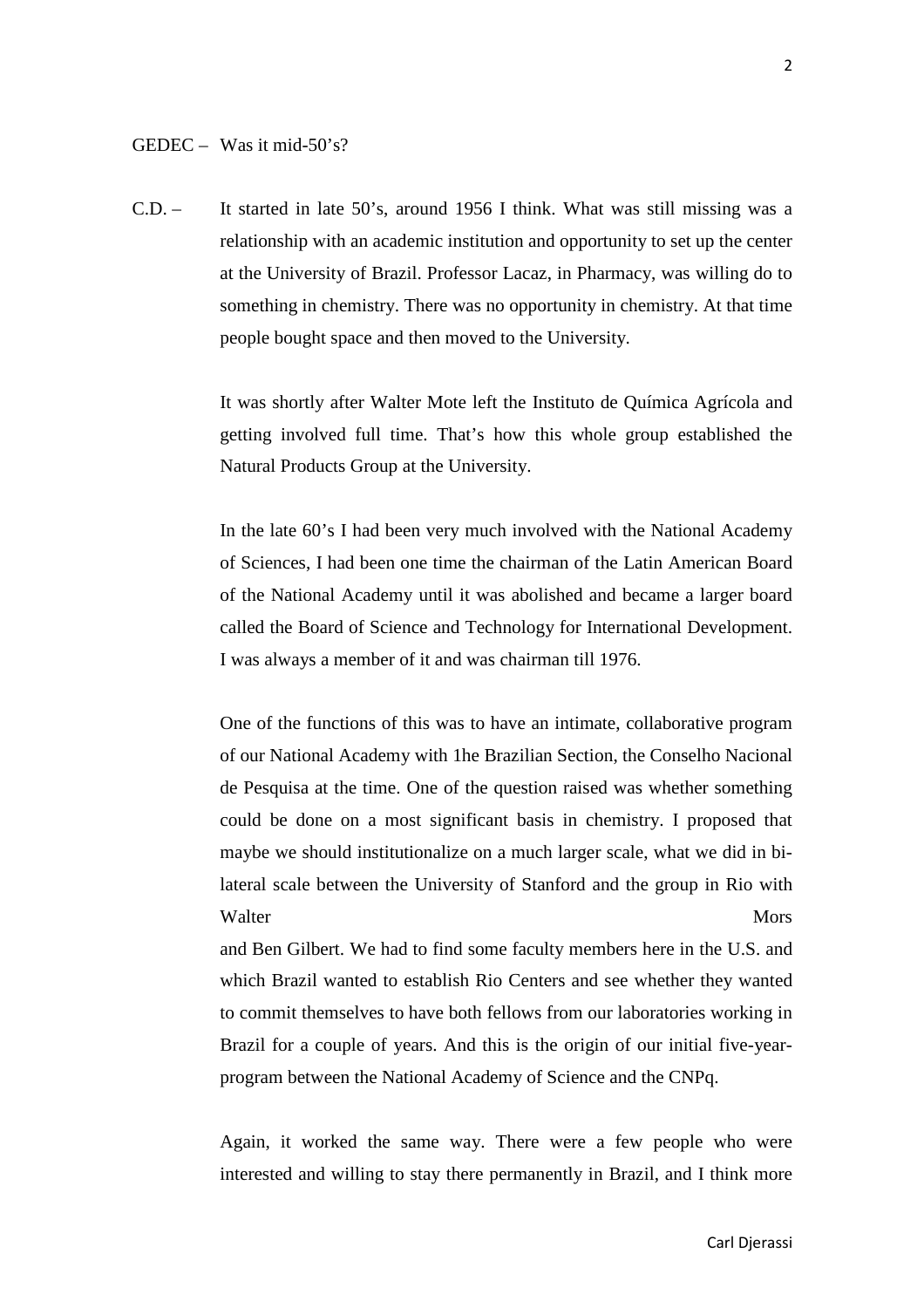would have stayed if there were more opportunities there. But actually I think it was just as well that they didn't stay because the real purpose of the program was to train Brazilians. And I think that, for that end, things really got going.

You're such a large country that you also utilized people who were willing to stay in Brazil. But, on the whole, given all the complications of the system, I think it worked reasonably well. What did not work – and it is just a problem that hasn't been solved in Brazil, nor in many other countries – was to cut their red tape in terms of importations of spear parts, chemicals and so on. I was sort of disappointed because I thought we had a chance to do it. But, that just didn't work. We had to find all kinds of special mechanisms of doing it. We were able to get chemicals because of this National Academy of Science quasi-official position, of AID, and of the Brazilian Science attachés in the Brazilian embassy in Washington, with very special...

I would almost call it semi-legal ways of expediting research in Brazil. But that is not the way to do this. We thought the Brazilian government would solve that problem. But it's the usual business in most Latin American countries.

The Customs service is a completely independent authority that couldn't care less about what's going on in research or in the Conselho Nacional or at the universities. The red tape is extraordinary. There is no question that it inhibits

research in a number of areas. In Natural Products fields in chemistry is very difficult.

GEDEC – There was one phase in the 50's and another one in the 60's. Was there a continuity between the two things?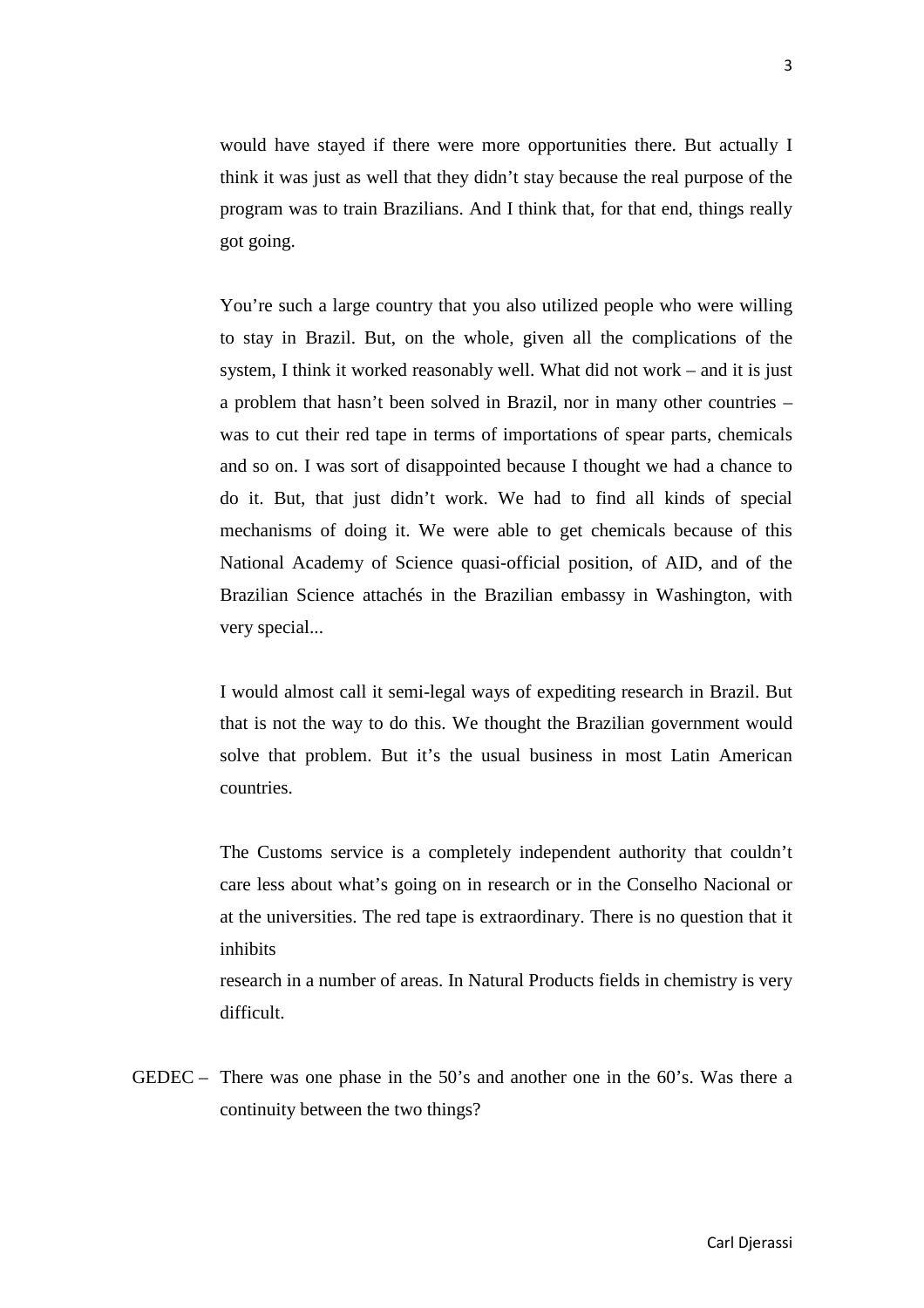C.D. – Natural Products continued all the way until the late 1960's. We got money from two places: from the National Science Foundation and from the Rockefeller Foundation. This was terminated in 1967 I think, because there was no question we had accomplished what we wanted in the National Products field. That was a really independent group, with a fair number of people in trade. A lot of people was funded – as it should be – by essentially Brazilian sources; not only Brazilians, but Brazilians were applying to it. And the umbilical cord was cut.

> I had a great deal of interest and sympathy and I met the people when I carne down to Brazil in connection with the National Academy of Sciences, a program of which I was a chairman on the American side. But that became a complete independent thing in the late 60's, with Walter Mors and Ben Gilbert basically the main persons.

> But, even then, Ben Gilbert could not get an academic positions at the university. An official position, I mean. As you well know, you have this extraordinarily archaic system, you inherited the worst aspects of the colonial Portuguese university red tape. In some places, like in Rio, you haven't busted it yet, in some other places like Campinas you don't have that. Since Ben could not get a permanent job at the University, eventually he went to the Navy establishment next to the airport and he still has his research relationship with the National Products center. But he doesn't have a formal position there.

- GEDEC In terms of the content of this first research, was it of international quality?
- C.D. Oh yes, definitely. No question about that. All you have to do is look at the publication record all the things that were published, of high quality, in international journals in the US, England or the International.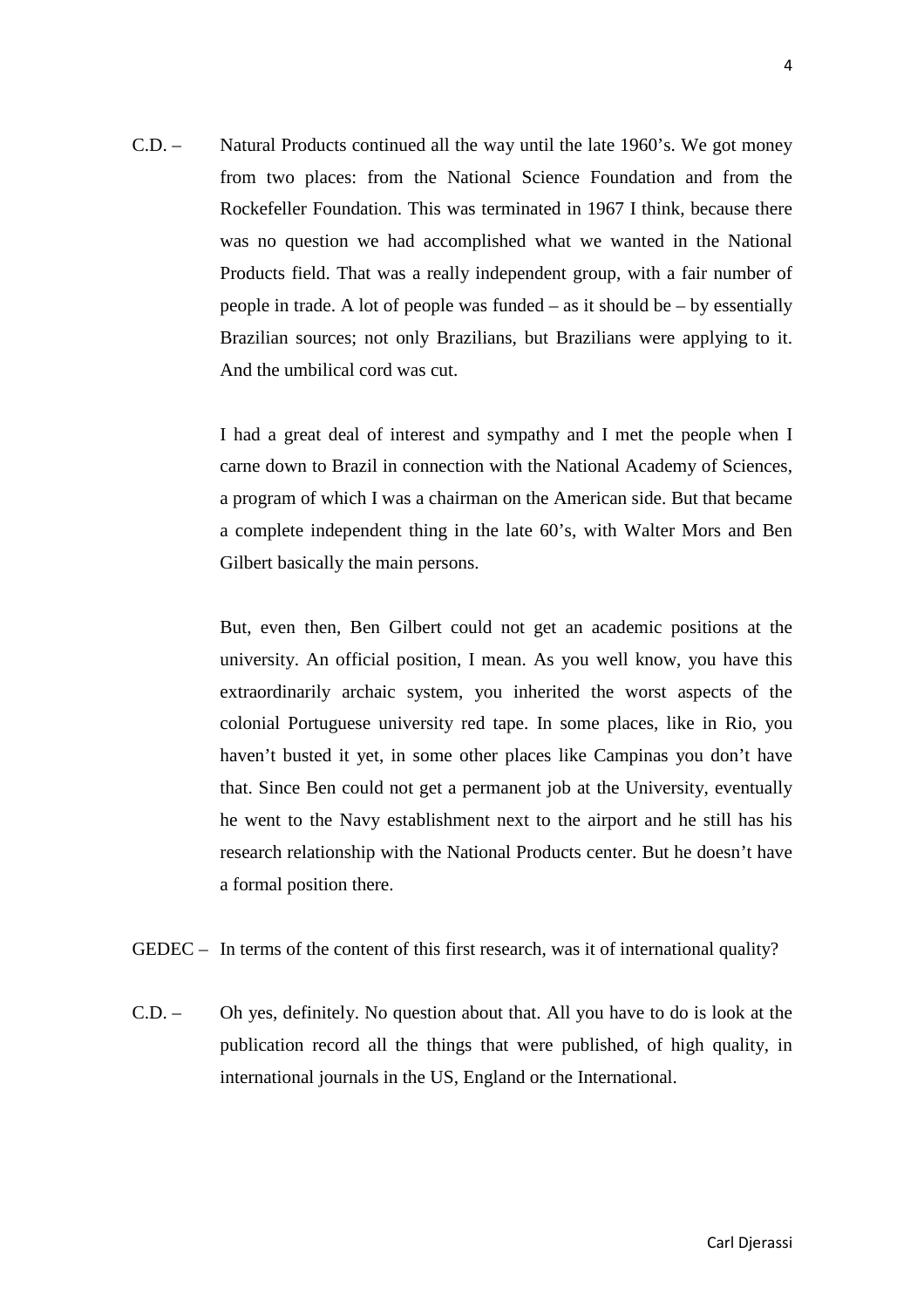Dr. Egan. So there's no question about that, in some areas like alkaloids, it was one of the areas we worked very hard. It was of absolute international caliber.

- GEDEC Did they diversify in terms of products?
- C.D. Yes, definitely. They became more interested in parasitology, and had collaborative work on it. It was strictly of their own initiative. I was not involved with this. Really, all I started was a work in National Products with Brazilian sources. At that time it was with Amazon plants, later on there was a fair amount of work on marine chemistry working with National Products in the ocean off the Brazilian coast. But this was a complete effort on the part of Ben Gilbert, but also of Walter Mors collaboration with parasitologists in Bahia. I think this is still going on to a particular extent as a very interesting multidisciplinary program.

The other one of some interest is the one Walter Mors and I started just about the terminal stages, when we had this collaborative work going on and during the time of the US-Brazil National Academies of Sciences Program. It was the possibility of establishing a steroid industry in the north-east of Brazil.

- $GEDEC$  That was the second phase in the 60's.
- C. D. It really started in the mid 60's, but it took longer than expected. From what I gather from the last couple of years it's becoming a significant...

That's what I liked about the Brazilian collaboration; that, in this case, eventually you took over completely, because that's what it should be. The relationship with people in the U.S., like myself, should be one of a professional friend-ship, but the initiative belonged exclusively to the original ones and that's what it turned out to be.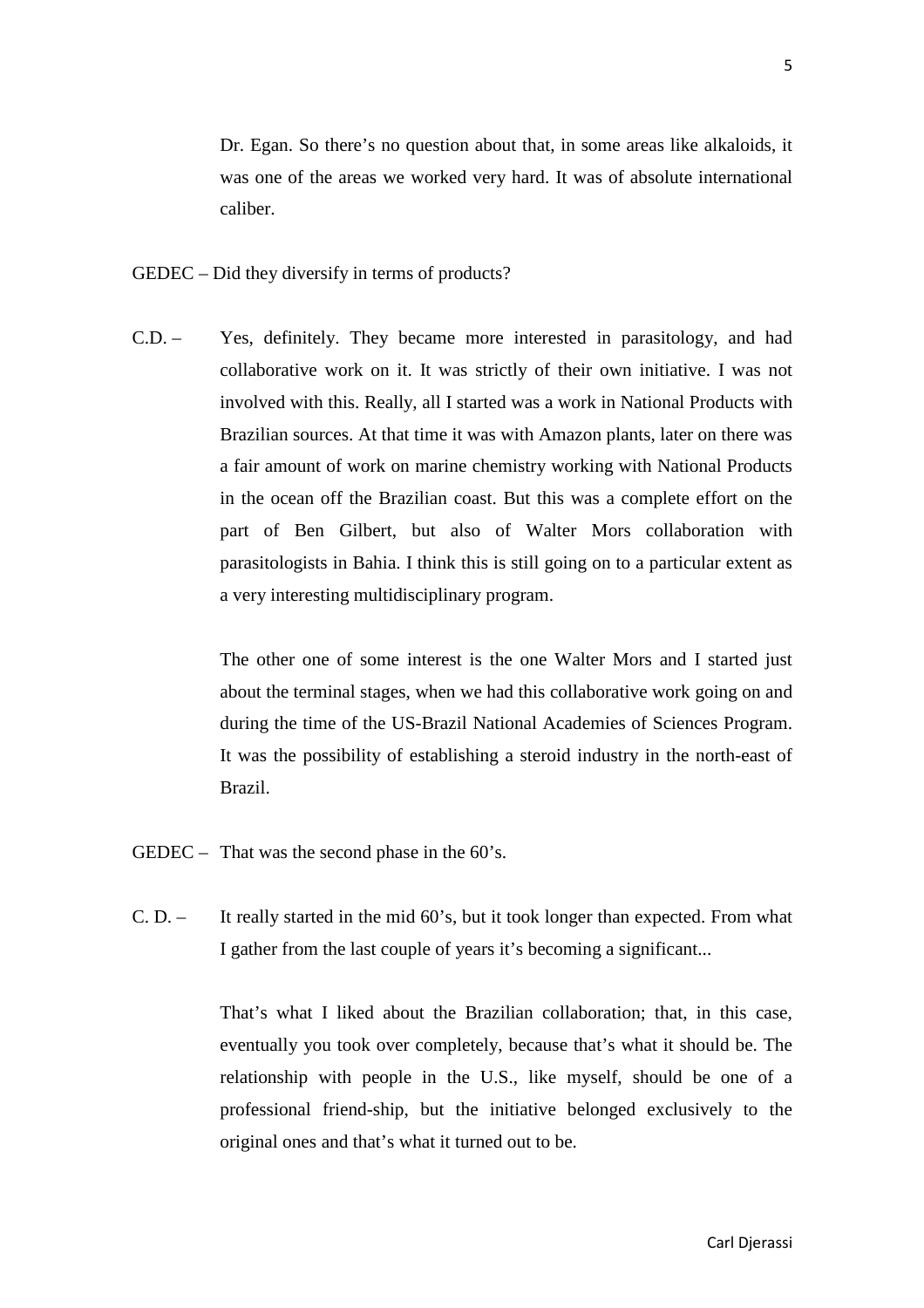GEDEC – I understand Walter Mors went to Mexico for one year of training in Syntex.

- C.D. Not Walter Mors. We sent someone else from his group.
- GEDEC And that was the beginning...
- $CD = Yes$
- GEDEC And did you have any other contacts with the Brazilian academic scientific community at that time?
- C.D. Of course, we had the US-Brazil Chemistry Program. It was a bilateral one between Rio and São Paulo and on each trip I also went to Sao Paulo. But my own scientific collaboration was in Rio. We published dozens of papers together with people from Rio. I knew a lot of people in São Paulo but I was not doing any collaborate work with them.
- GEDEC But it is not a high progressive program...
- C.D. No, that was in Ho 11 and in high progressive program. One time I was very interested in Brazil. When I got there in 1954, I think it was before Walter Mors became a Rockefeller fellow, 1'm not sure. I met Hauptmann in São Paulo, who was very significant in the history of São Paulo chemistry by then. I was very interested in working with coffee. On the chemistry of certain products of coffee. I was interested in getting coffee oil. And Hauptmann would also work in that field, provided with a fair amount of study material. This is how I got to know him.

That was in 1954, when I carne to Brazil and since then I went there probably 20 times, almost once every year.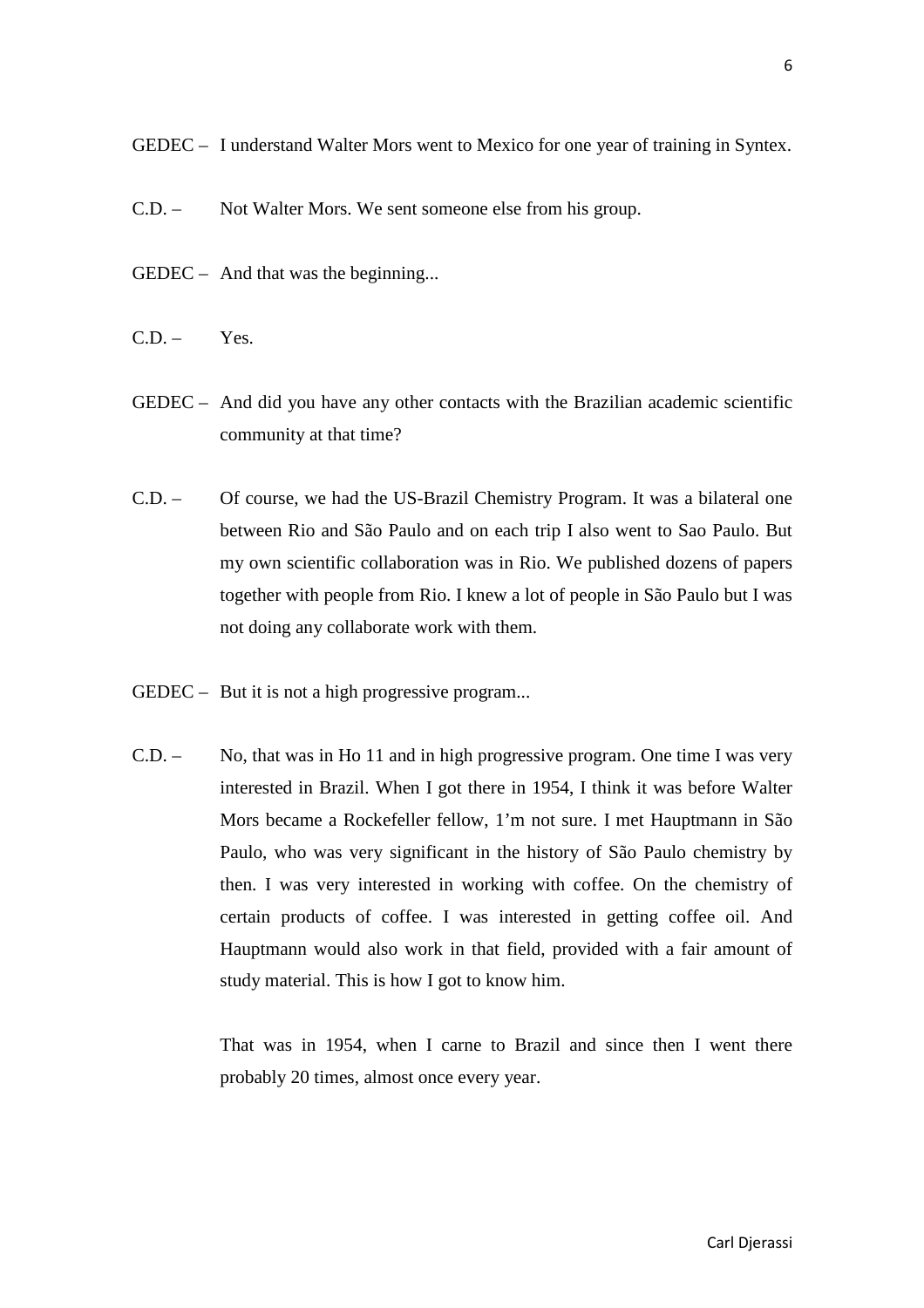- GEDEC In a summarize, your initial contacts were through Walter Mors at the time of National Products. Besides that you had another general grant with the Brazilian Chemistry Departments in Rio and São Paulo.
- C.D. That was afterward and cane as part of the U.S. National Academy of Sciences with the Brazilian Research Council.
- GEDEC It was related with Walter Mors and…
- C.D. No, they were not involved in this. They were already an independent unit. That year we were to try to see if we were going to accomplish the same thing that was accomplished in the National Products fiels in other fields like organic chemistry of synthetics, organic chemistry of some material where the strength did not exist yet. They were really just Brazilian observers, but they were not participants in this US-Brazil formal chemistry program. And they shouldn't be because they were already beyond that stage. They really didn't need it. They were already faculty.
- GEDEC And were there groups developing this?
- C.D. Some of them did better than others.
- GEDEC Which ones?
- G.D. For example, physical chemistry and organic chemistry in São Paulo developed really very well under the circumstances. Synthetic organic chemistry in São Paulo also, to a certain extent. There were many more difficulties in Rio, primanly because of the political situation in the university. But the one in Rio that worked particularly well was in polymer chemistry with Eloisa Mano. It was a very successful group. The organic and synthetic programs in Rio did not work very well.
- G-EDEC Was it because mainly of the red tape and more incidents...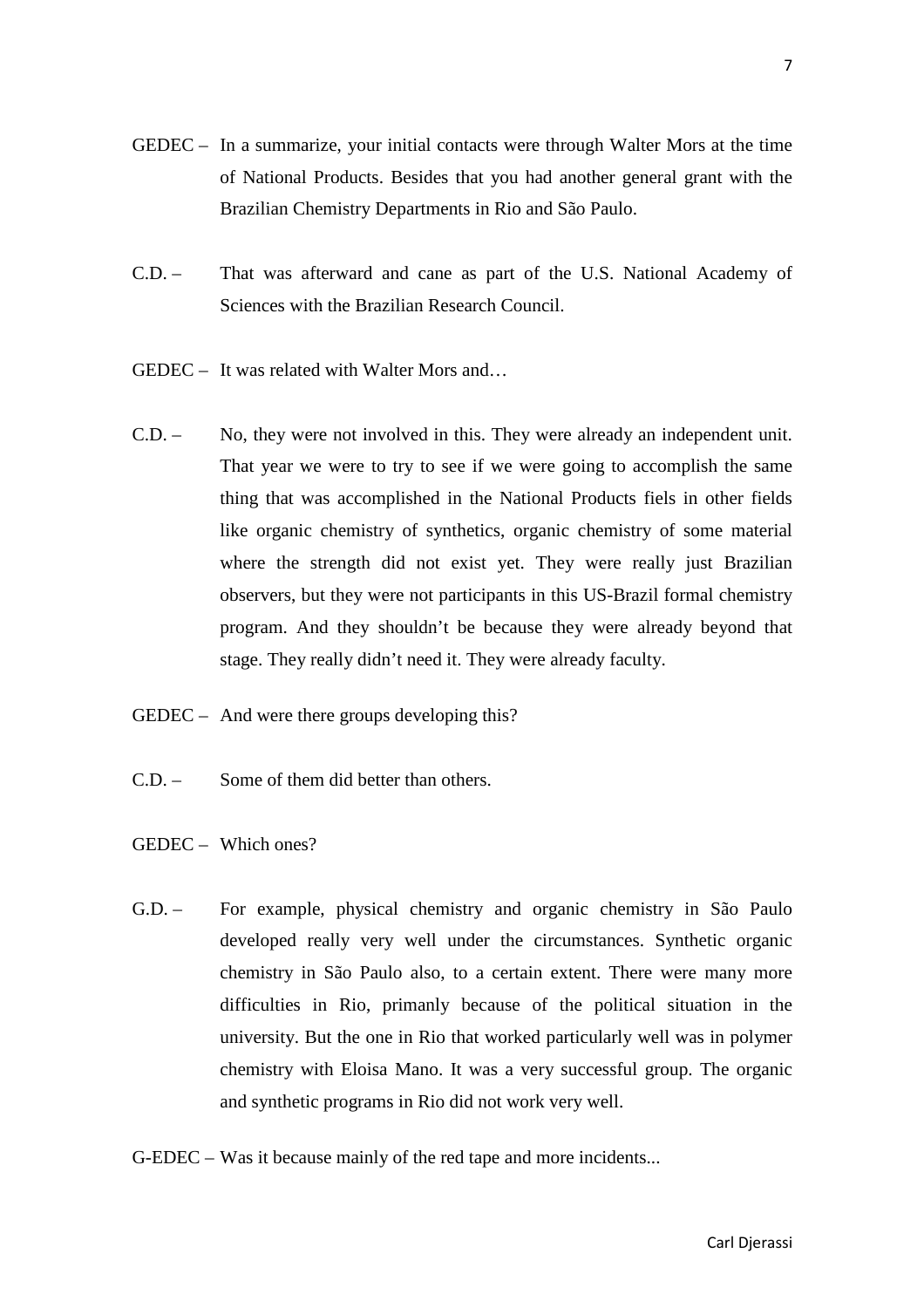- C.D. Right. I have with me it's not that long, if you like to hear it for your record – a letter I wrote to the president of the Brazilian Academy of Sciences, Aristides Leão*.* I knew him very well and respect him very greatly. It was written January 30, 1976. "My dear colleague. It is with sadness and a great deal of regret that I am writing this letter to you in your official capacity as president of the Brazilian Academy of Science in order to tender my resignation from your organization. Obviously all this is detailed explanation I am presenting you with and I would appreciate if this letter was distributed among the members of the council of the Academy", Have you heard about this letter?
- GEDEC No, I knew there was something.
- C.D. "I've been involved with collaborative work with various Brazilian scientists and various Brazilian institutions for approximately 20 years. And during that time I made at least that many trips to your beautiful country. My inter-action with Brazilian scientists was both informal and formal. And the latter involved particularly my participation, and at time also as chairman, of various programs between our National Academy of Sciences in the United States and your CNPq.

"The fact you elected me to membership in your Academy and that the Federal University of Rio de Janeiro honored me with an honorary degree are a probable indication that this collaborative work has been recognized and appreciated by Brazilians. I've travelled all over the world and had cooperative programs with scientists from many different countries, both in an informal capacity and member and chairman of the US National Academy and its Board of Science and Technology for International Development.

"From a personal standpoint I probably enjoyed my inter-actions with Brazilians more than in any other country. Due to that, it's particularly sad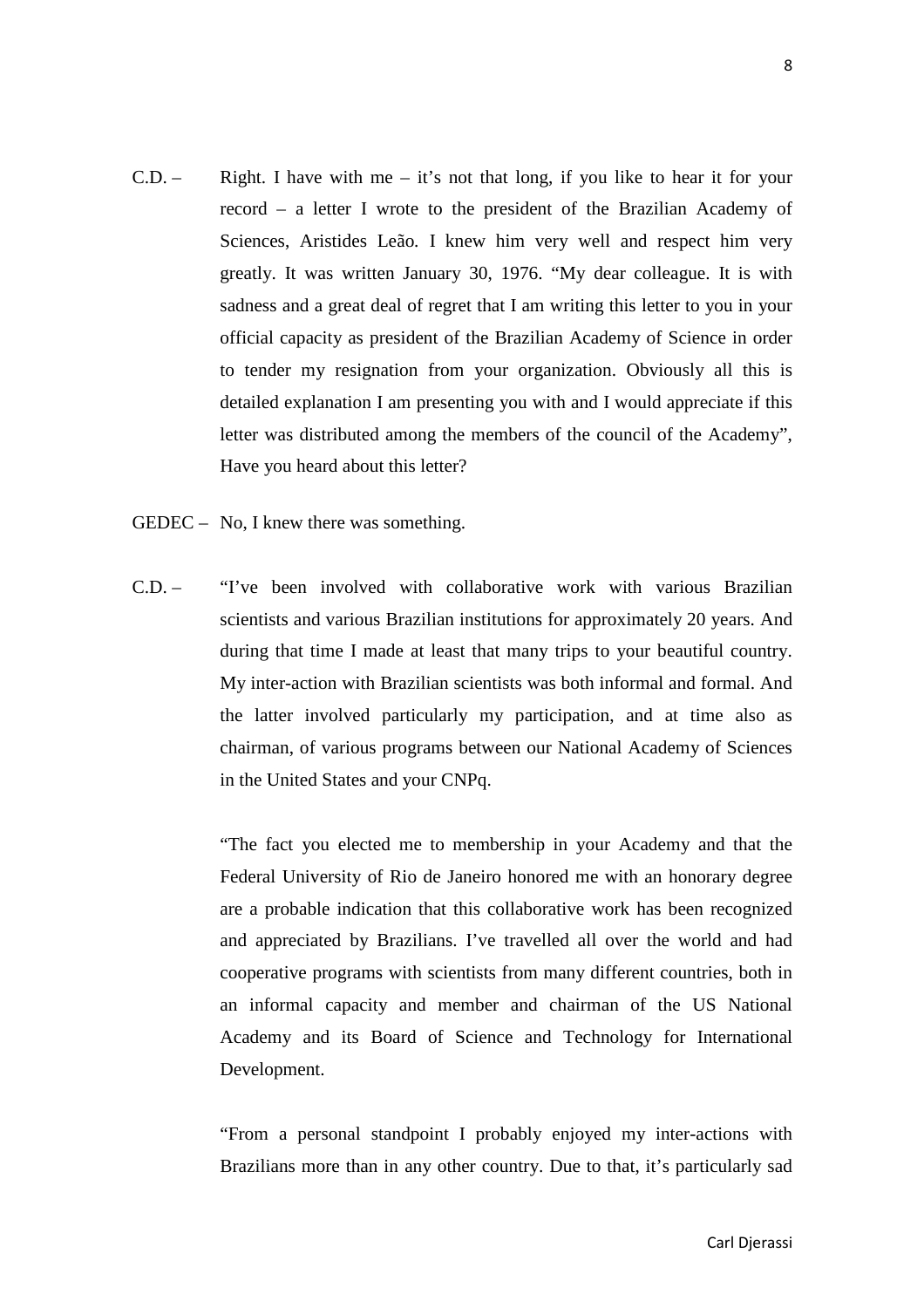to write this letter. My resignation is prompted by Brazil's recent vote in the United Nations equating zionism with racism.

"I lived in Europe as a child during those days and I remember well the origin of German anti-semitism that was openly proclaimed, under the pretext of anti-zionism. Personally I have never been involved in any zionist movement, but the recent action in the UN made me, as well as many other jews and non-jews, at the very least, a theoretical zionist.

"Hence, according to Brazil's recent vote, this will find me at the theoretical of having and whatever all my life including discrimination against black citizens in my own country. I do not tolerate being granted a racist by Brazil. Theoretically I can understand the vote from some of the Arab countries in the United Nations. I can pity some of the African mini-states or Soviet puppets like Cuba that felt compelled to vote this way but I have only contempt for the vote of free independent countries like Brazil and Mexico that were the only American nations to participate in this vote. The simple explanation would be that Brazil voted that way because of its supposed dependence on Arab oil, in the hope of getting hard financial support.

"It's my understanding that the latter has not happened and if it did, it simply would mean Brazilian foreign policy was on sale to the highest bidder. As far as dependence from Arab oil is concerned, most Western European countries are equally dependent from such oil and not one of them voted the way Brazil did at the UN.

"To my knowledge, none of these countries had any reduction from oil exports from Arab nations as a result to their position at the UN. I can only conclude therefore, that Brazil's vote equating zionism with racism scared them out of principles and I simply find it shocking.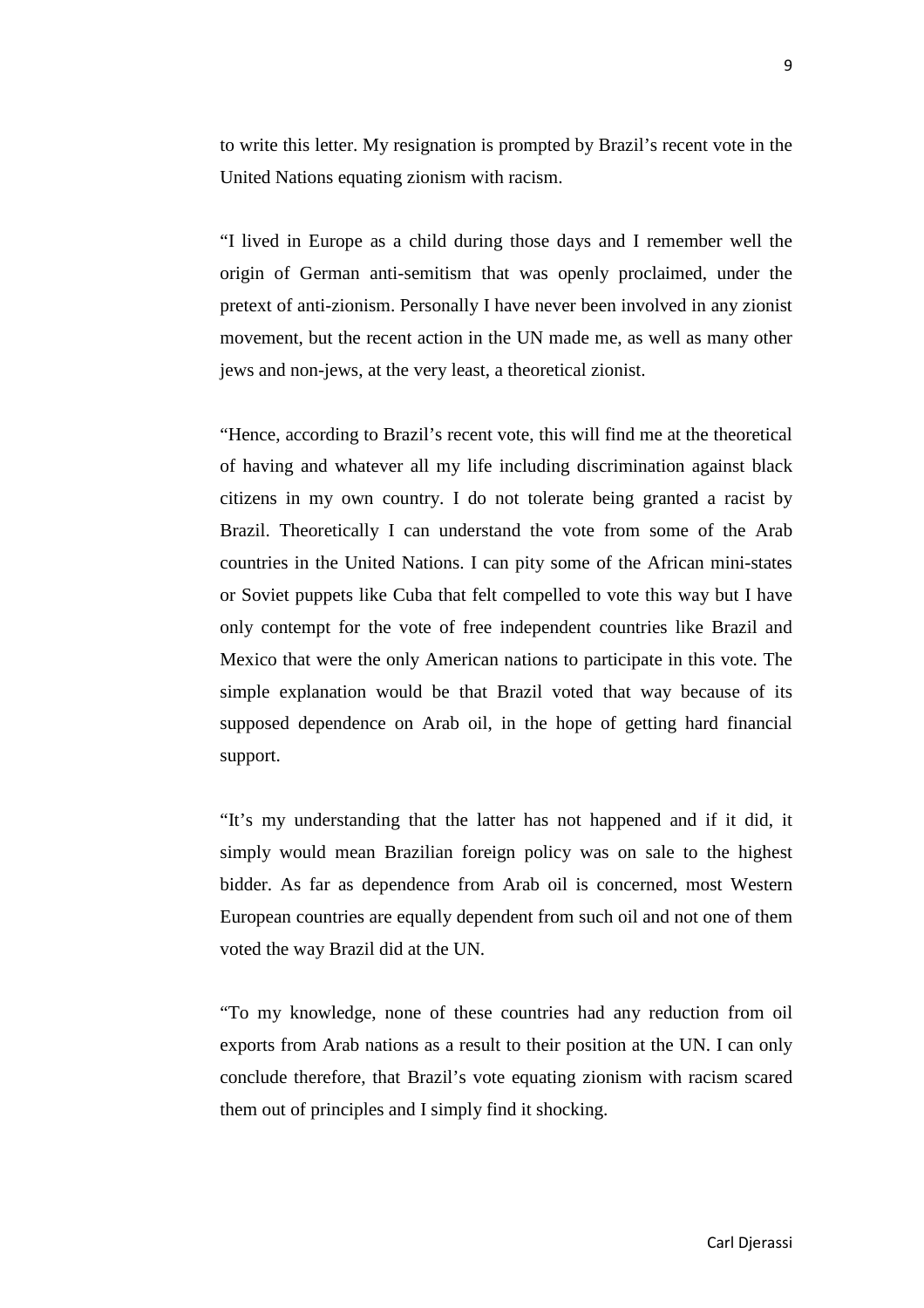"Just a few decades ago Brazil provided a haven for many refuge/s from European excesses and it seems sad your government has suddenly taken such a giant step backwards.

"I've waited several months before taking the step of resigning from the Brazilian Academy because I wanted to see whether there was any public outcry in Brazil by scientist and intellectuals to this UN position of your country. To ray knowledge there has been none. And it is my understanding that the Brazilian Academy has not reacted at all to this official Brazilian expression of anti-semitism. If I am wrong in this assumption I would be greatly relieved if you would inform me of any action the Brazilian Academy has taken in this regard.

"I shall obviously not terminate my personal relations with any Brazilian friends, but I find it impossible to be involved in any formal programs and memberships in Brazilian organizations. That, at least not as long as Brazil formal position equating zionism with racism stands.

"You may feel free to distribute and disseminate my letter of resignation to anyone in Brazil."

And I also say here "P.S. My resigning from the Brazilian Academy is not the only step I have taken. Last September I resigned from membership of the US-Brazil Chemistry Program, a program which I initiated, of which I was American chairman for a number of years and of which I have been very proud. Furthermore, early this year, Dr. Daniel Danes of the TJS Chemical invited me to participate in the stevoid industrialization project in Brazil and, as you can see from an enclosed copy of my letter of January 14, I declined."

I got a fair amount of letters from various people in Brazil who even sent me some clippings from the more courageous newspapers saying that there had been comments on this. That a number of scientist in Brazil were very much concerned about this. But, to my knowledge, nothing really had been done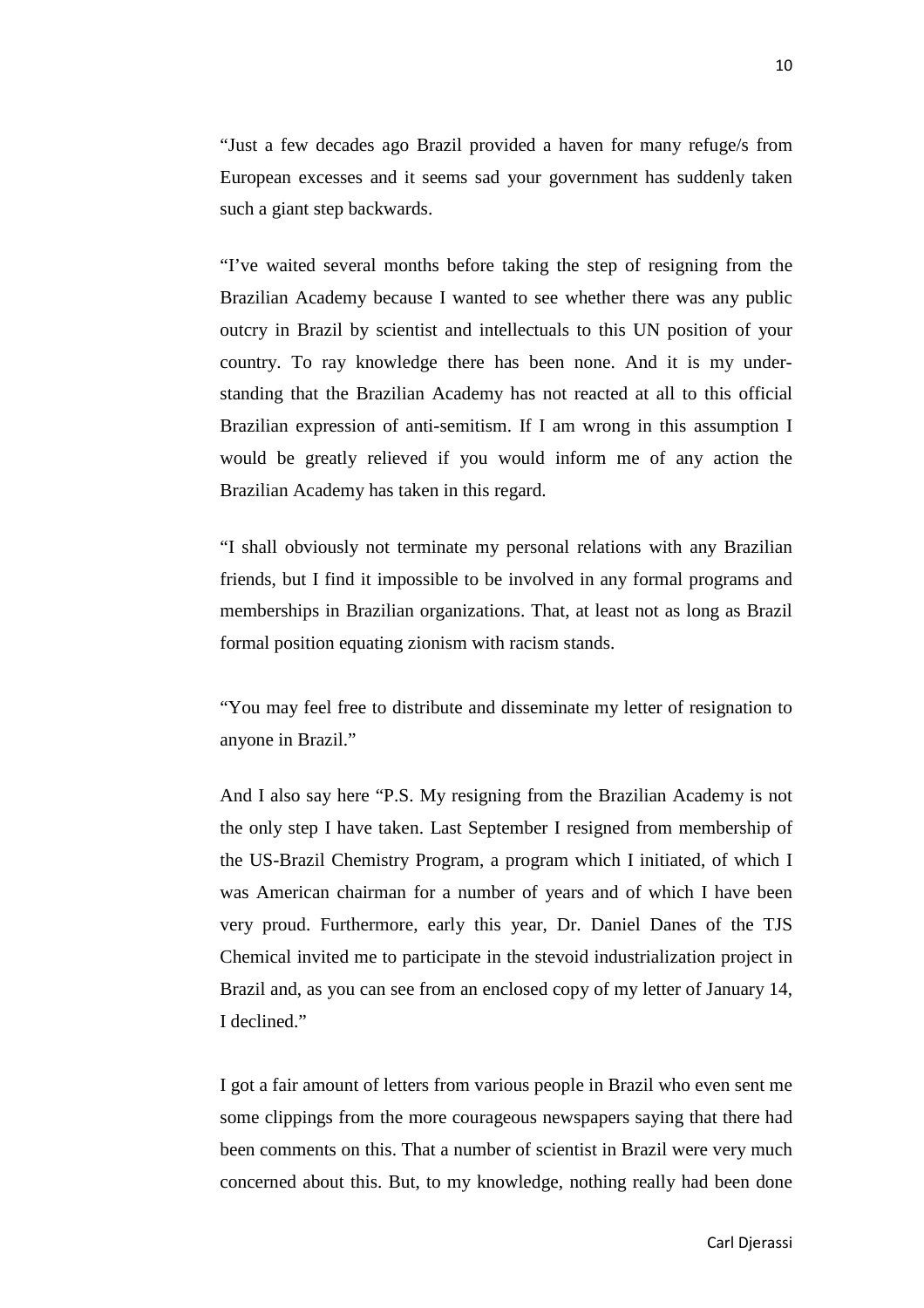officially, at the government level, I mean. The scientist really making a public protest to the government. At least as far as I know. Maybe it was unrealistic of me to assume that this could have been done due to the political environment. But quite frankly I have to draw the same conclusion that I did in Europe from the 1930's and just contact.

- GEDEC You were born in Europe, right?
- C.D. Yes, Vienna.
- GEDEC And then you emigrated to the US?
- $C.D. -$  In 1939.
- GEDEC And you graduated here.
- C.D. Yes, I was 15 years old when I came here.
- GEDEC Are you still aware of developments in chemistry in Brazil in general?
- C.D. Yes. I haven't been to Brazil since then but I still have correspondence with Walter Mors, Ben Gilbert and I hear from a few other people. I saw Chagas just a month ago in Geneve in a UN meeting. A man whom I admire greatly. He was very die turbed with my letter, he spoke to me about this. He thought it wasn't fair because many Brazilians who felt very strongly. I appreciated him saying that. I told him only that in that case you haven't had much publicity outside of Brazil. As far as the rest of the scientific community is concerned, there weren't as many outcries as in other countries like France. I concluded they were pro-Arabs but on the side of Israel. Prance did not vote that way and the French scientists – and many were not jews .....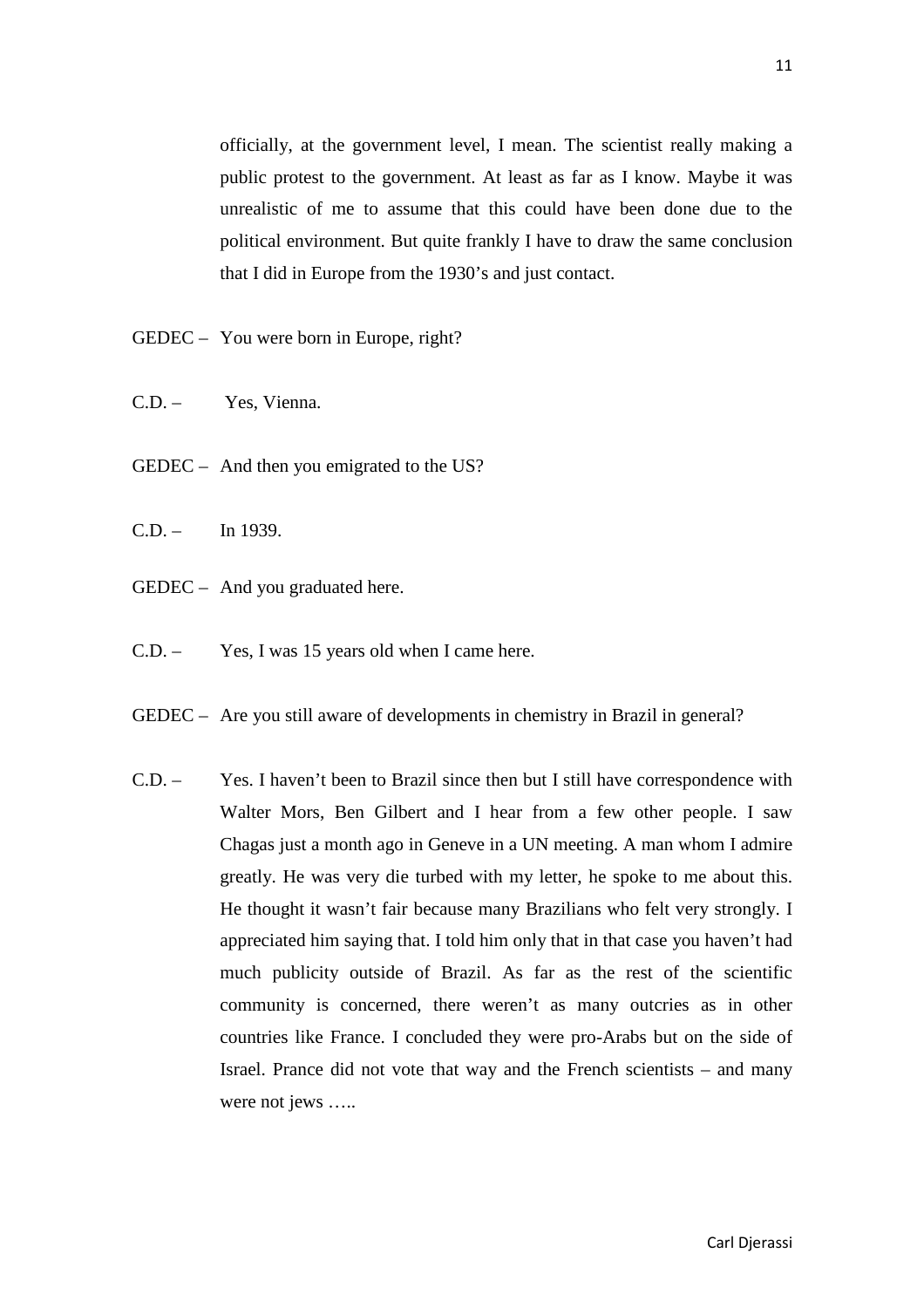- GEDEC Do you think that the developments programs of scientific technological frontiers of.
- C.D. I think there is a really first class group in the Natural Products fields. I didn't mention Dr. Gottlieb because he was not involved in collaborative work with me, but he is a remarkable man. Again, he could not get a permanent position in Rio and first worked with the Rural University and travelled around to Minas, to Paraná and many other places I forget. Eventually he got a position in São Paulo. But again he was internationally recognized as a Natural Products chemist.
- GEDEC Preliminary training personnel and sending post doctors here?
- C.D. In fact, there was people similar to Gottlieb from England he's done similar work.
- GEDEC His efforts were related to synthetics?
- $C.D No.$
- GEDEC Are they goint to produce synthetics in Brazil now?
- C.D. No, that has nothing to do with it. I haven't been with syntex since 1972, so I can't really tell you from such intimate knowledge. But I would be rather surprised if he had anything to do with this. These attempts do do it in Brazil were made by European countries who were interested in utilizing your raw material. Actually, at this stage, there are no Americans anyway, if I can call synthetics working on a material. The only companies doing this are European ones. Therefore it ought to be either by Europeans com panies or by Brazilians.
- GEDEC Do you think they will reach mass production?